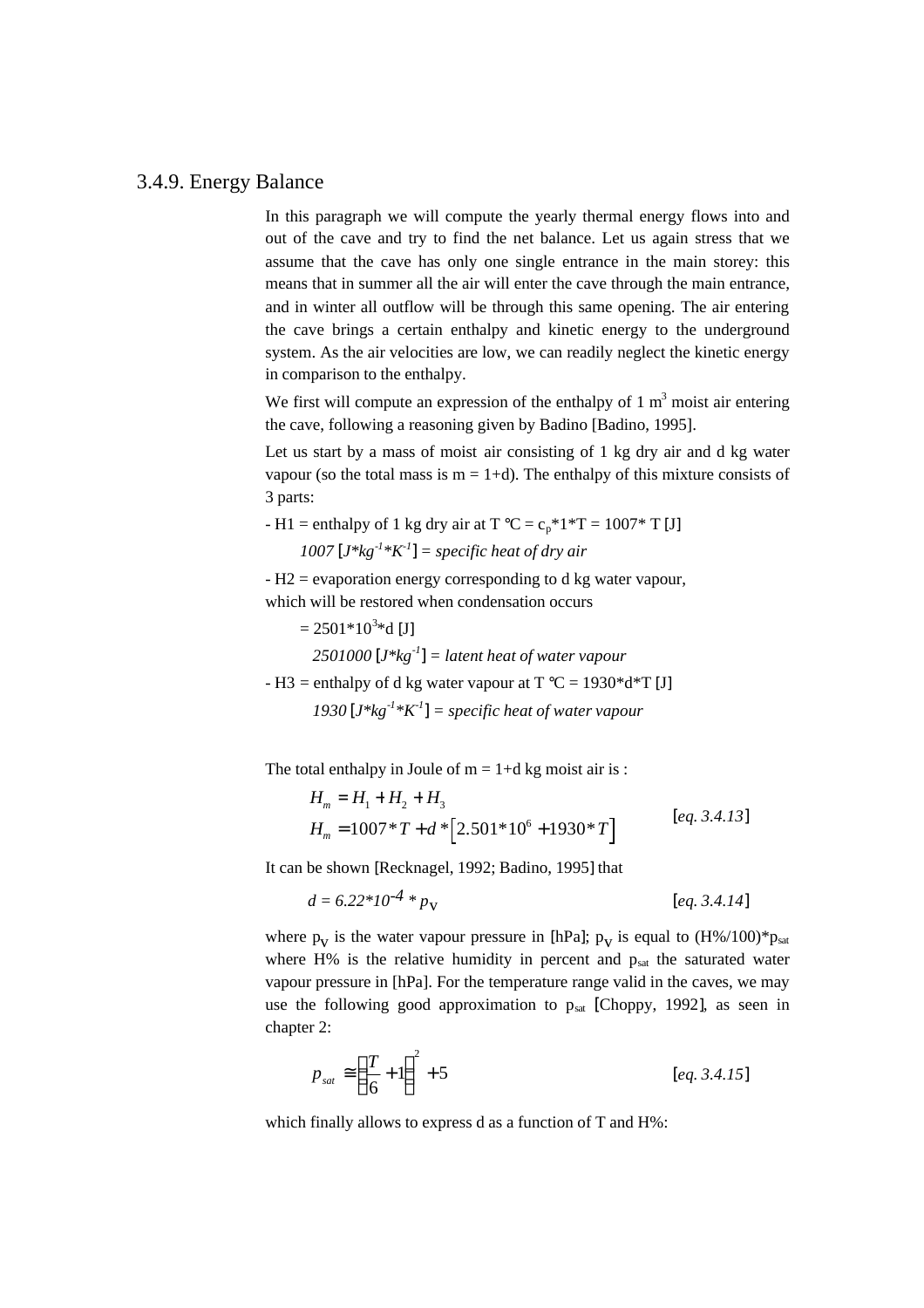$$
d \cong 1.728 * 10^{-7} * H\% * [(T+6)^{2} + 180] \qquad \qquad [eq. 3.4.16]
$$

 $H_m$  represents the enthalpy of  $m = (1+d)$  kg of moist air; the enthalpy  $H_v$  of 1  $m<sup>3</sup>$  of moist air is equal to  $H<sub>m</sub>$  divided by the density of moist air.

Using the expression of this density found in chapter 2, we can express the enthalpy H<sub>y</sub> as a function of the **measurable** parameters air temperature T, relative humidity H% and air pressure p:

$$
H_{\nu} = \frac{1007 * T + 1.728 * 10^{-7} * H\% * [(T + 6)^{2} + 180] * (2.501 * 10^{6} + 1930 * T)}{0.34855} \times \left[ p - \frac{0.406}{3600} * H\% * ((T + 6)^{2} + 180) \right]
$$
\n[eq. 3.4.17]

where

T air temperature [°C]

H% relative humidity [percent]

- p air pressure in [hPa]
- $H_v$  enthalpy of 1 m<sup>3</sup> of moist air [J]

The dominant factor influencing  $H_v$  is temperature; actually the curves of  $H_v$ and T vary almost identically, as shown by the next figure 3.4.14. which plots  $H<sub>v</sub>$  (upper graph) and T (lower graph) at station 2 in Dec.93.

If the air enters the cave with a velocity v  $[m*s^{-1}]$  through a gallery-section of S  $m<sup>2</sup>$ , we can compute the total energy entering the cave during one hour by:

Energy = 
$$
Hv*v*0.74*S*3600/3600000 = Hv*v*0.74*S/1000 [kWh]
$$
  
[eq. 3.4.18]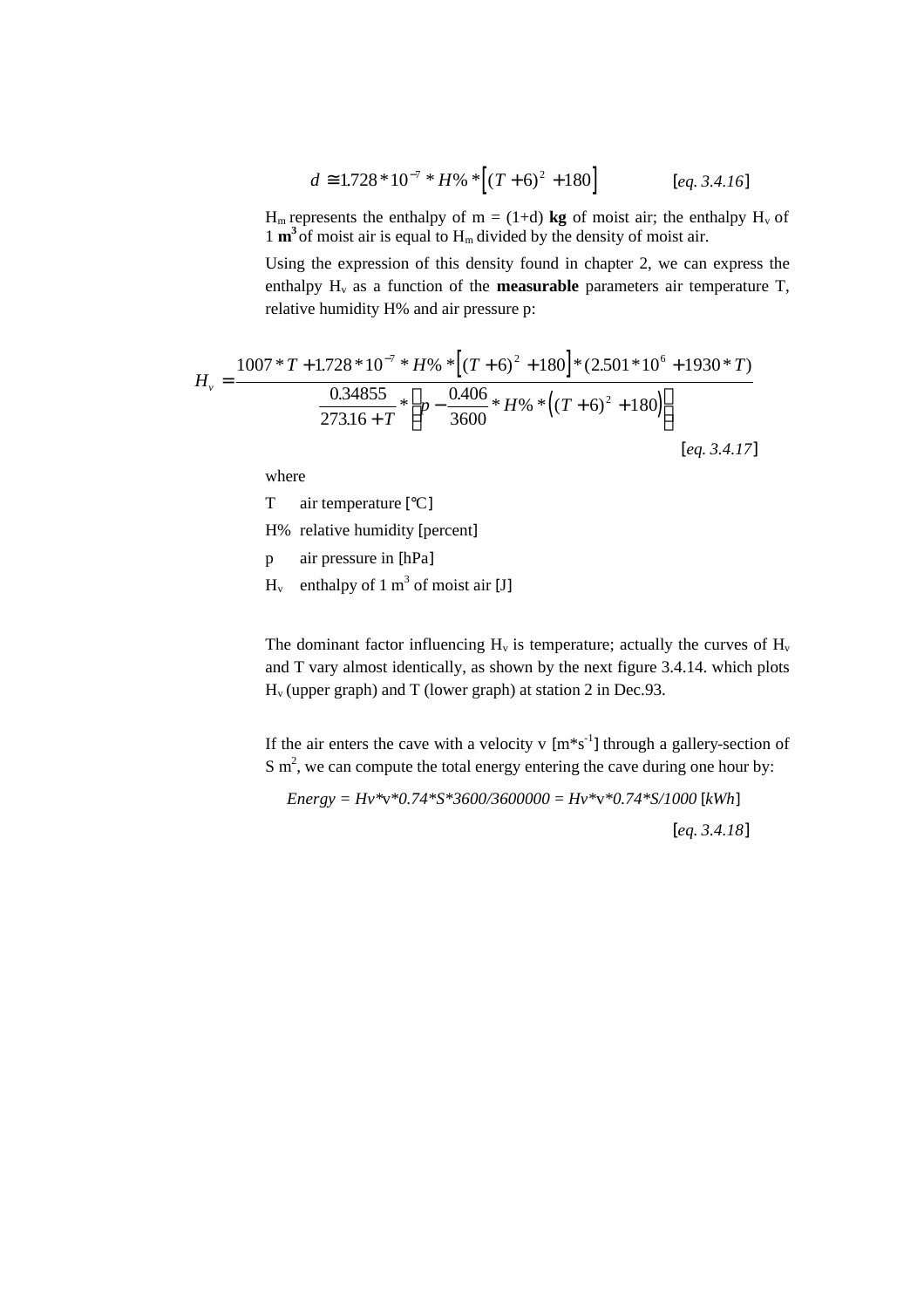

*Fig. 3.4.14. Variations of enthalpy and external temperature in Dec.93(subset;ticks mark hours)*

The multiplier 0.74 is used to compute an approximate mean velocity over the whole section from the centre velocity v (factor valid for very rough pipes) [Parker, 1988].

The balance over a whole month can be computed as follows: Independently of the flow direction, air enters the cave during all the time, either through the single entrance of the main gallery or from the lower situated galleries. The corresponding energy Ein is computed by using the external temperature, relative humidity and air pressure, and the velocity v at station 2 (multiplied by 0.74):  $\text{Ein} = H_v(T_{ext}, H_{ext}, \mathcal{V}, p, v)$ . All the air which enters the cave must leave it again; we will assume that during its journey in the cave this air has taken the mean cave temperature of 9.4°C and will become saturated at 100% relative humidity, its pressure being the same as the outside atmospheric pressure; let Eout denote the energy leaving the cave: Eout =  $Hv(9.4^{\circ}$ C,100%,v,p).

The net energy balance is:

$$
DE = Ein - Eout = Hv(Text, Hext%, v, pext) - Hv(9.4, 100, v, p)
$$
\n[eq. 3.4.19]

Table 3.4.9 shows the results for a whole year, starting in December 1993 and ending November 1994.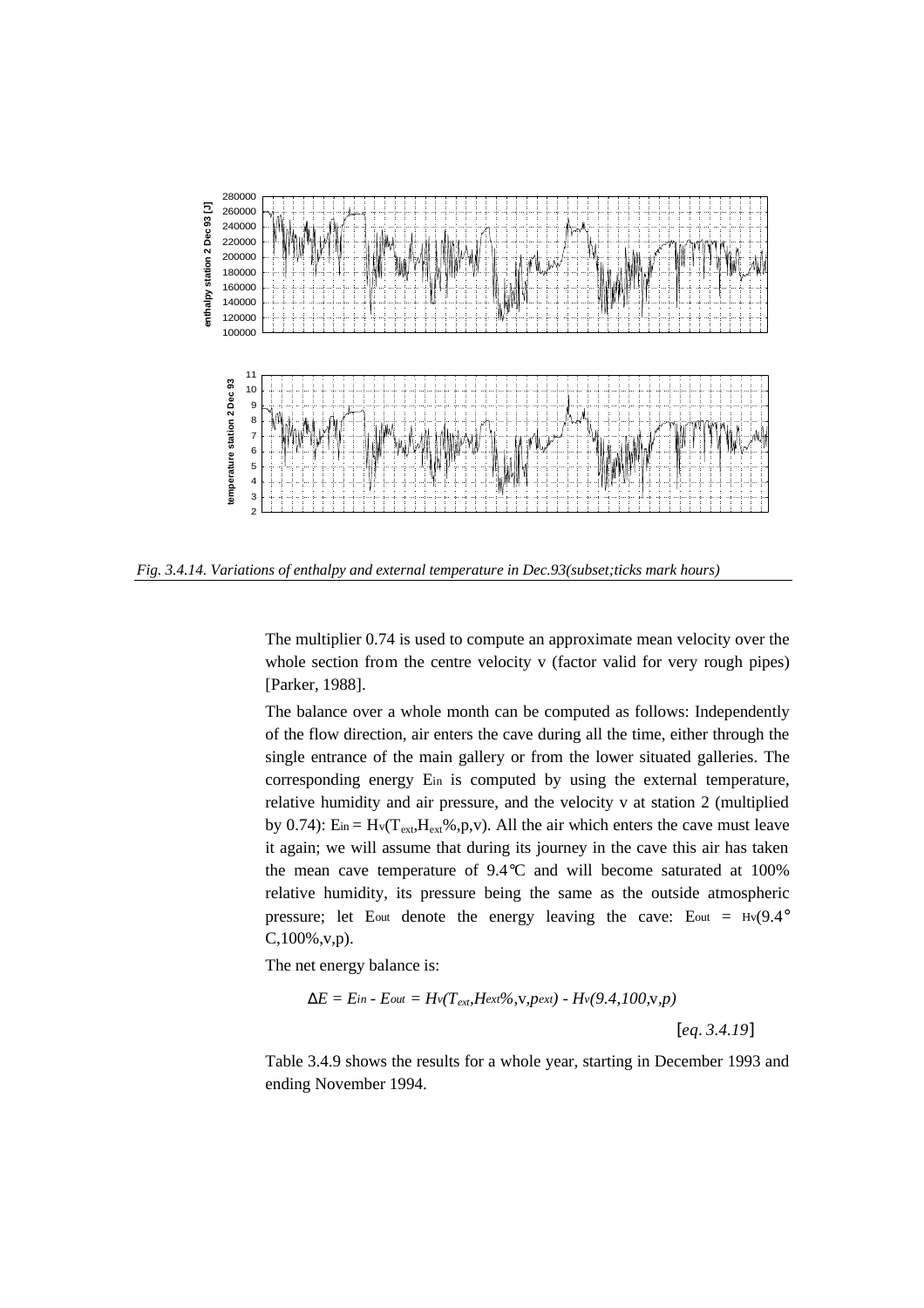## **Table 3.4.9**

| month  | Ein [Kwh] | Eout [Kwh] | DE [KWh] |
|--------|-----------|------------|----------|
| Dec93  | 18457     | 30256      | $-11799$ |
| Jan94  | 13596     | 25684      | $-12088$ |
| Feb94  | 5945      | 16851      | $-10906$ |
| Mar94  | 18986     | 25094      | $-6108$  |
| Apr94  | 11011     | 13123      | $-2112$  |
| May94  | 24901     | 22735      | $+2166$  |
| Jun94  | 35868     | 27877      | $+7991$  |
| Jul94  | 49294     | 29079      | $+20215$ |
| Aug94  | 46653     | 29079      | $+17574$ |
| Sep94  | 27668     | 21615      | $+6053$  |
| Oct94  | 16853     | 16467      | $+386$   |
| Nov94  | 16323     | 15852      | $+471$   |
| Totals | 285557    | 272980     | $+12577$ |

The net balance over 12 month is:

- Dec91--->Nov92: -22050 (estimated) [KWh]

- Dec92--->Nov93: -24722 [KWh]

The negative balance means that the cave actually lost energy to the outside during these two years, whereas it gained 12577 [KWh] during the period from Dec. 1993 to Nov. 1994.

The autumn months are those of minimal energy transfer (and corresponding minimal perturbation of the underground system), and the two summer months of July and August do usually inject into the cave more or less the same amount of thermal energy than it looses during the following two cold winter months of December and January:

- $1992$ : inflow Jul.92 + Aug.92 = 61332 [KWh] outflow Dec.92 + Jan.93 =  $57935$  [KWh]
- $1993$ : inflow Jul.93 + Aug.93 = 56265 [KWh] outflow Dec.93 + Jan.94= 55940 [KWh]